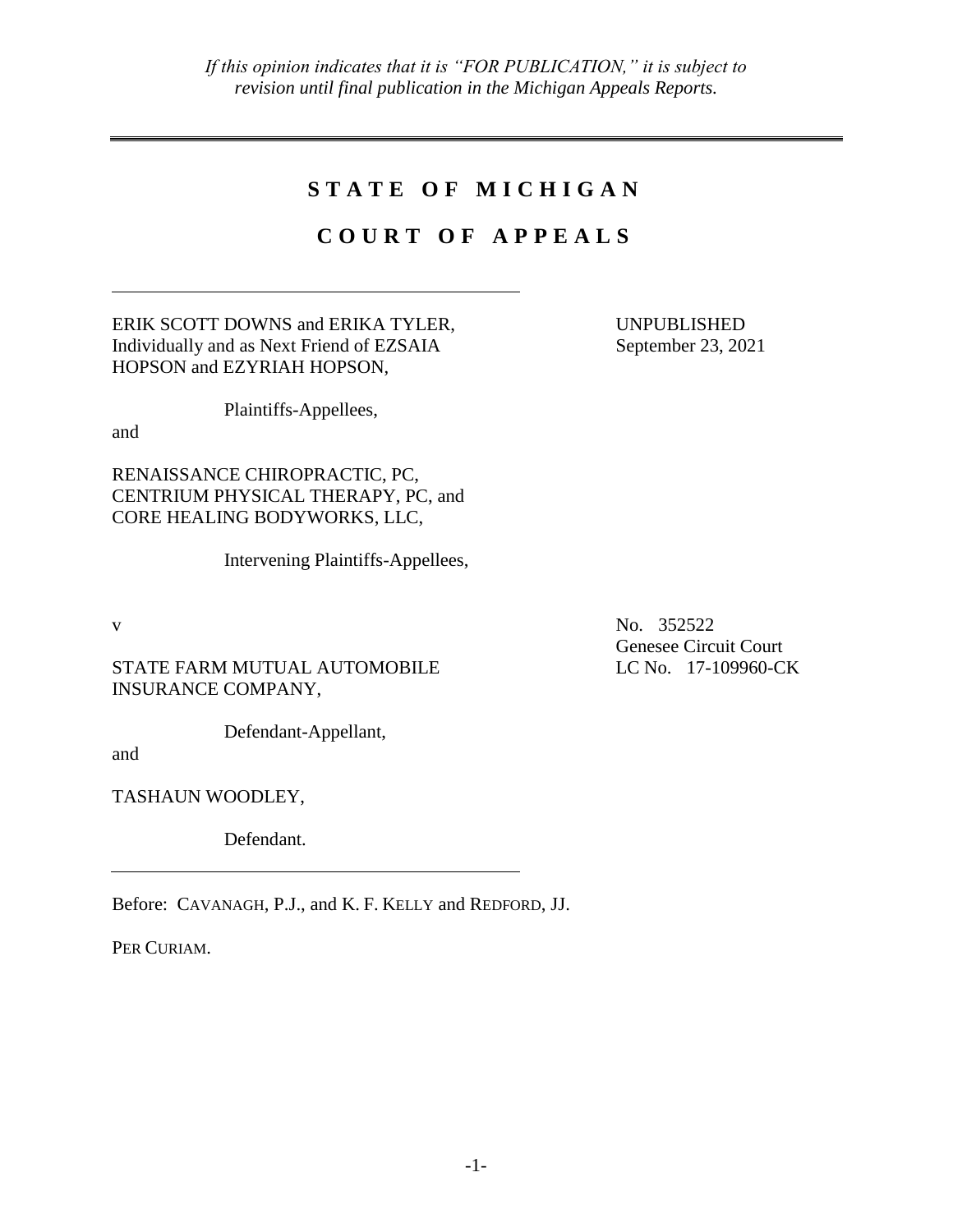Defendant<sup>1</sup> appeals by leave granted<sup>2</sup> orders granting in part and denying in part its motion for summary disposition of intervenors' claim for unjust enrichment arising from medical treatment provided by intervenors to plaintiffs for injuries allegedly sustained in a motor-vehicle accident. We reverse and remand.

## I. FACTS AND PROCEDURAL BACKGROUND

Plaintiffs, Erika Tyler, Erik Downs, Ezsaia Hopson, and Ezyriah Hopson, were allegedly injured in a motor-vehicle accident when their vehicle was rear-ended by Tashaun Woodley. Tyler's vehicle was insured by defendant. As a result of their injuries, plaintiffs sought treatment from various medical providers, including intervenors, Renaissance Chiropractic, PC, Centrum Physical Therapy, PC, and Core Healing Bodyworks, LLC.

Plaintiffs filed their complaint against defendant seeking first-party no-fault benefits. The details of the litigation between plaintiffs and defendant are not particularly relevant, up to a certain point. In late April 2019, defendant moved to dismiss Tyler's claims for violation of a court order, obstructing depositions, and for inappropriate behavior. Defendant's motion detailed Tyler's behavior, including her use of various expletives during depositions, and her efforts to obstruct and cancel those depositions. Tyler responded, indicating defense counsel was demeaning and disrespectful, and indicated she had "blatantly obvious" psychiatric issues. Initially, the trial court denied defendant's motion to dismiss, but warned Tyler "to behave" and indicated she was "on thin ice." The order denying the motion also required Tyler to attend another deposition.

In early June 2019, however, defendant renewed its motion to dismiss. Reiterating Tyler's behavior outlined in its previous motion, defendant raised new issues that arose during Tyler's mid-May 2019 deposition. There, Tyler "assaulted" defense counsel by poking him in the forehead and spit in his face, threatened the court reporter, and disrespected the trial court. Tyler again reminded the trial court of her mental illness, and asserted dismissal would be inappropriate. The trial court disagreed and granted defendant's motion, dismissing Tyler's claims against defendant with prejudice. In the order granting defendant's motion to dismiss, the trial court handwrote: "It is further ordered that this dismissal does not prevent [the] rights of medical providers to intervene."

On July 1, 2019, Tyler assigned her rights to intervenors. The next day, intervenors moved to intervene. The trial court initially denied intervention. Intervenors moved for reconsideration asserting, in relevant part, that the trial court failed to consider and analyze intervenors' claims of breach of contract, account stated, and unjust enrichment. After a rehearing, the trial court granted, in part, intervenors' motion to intervene. Specifically, the trial court allowed intervenors to

 $\overline{a}$ 

<sup>&</sup>lt;sup>1</sup> Tashaun Woodley, the driver of the motor vehicle that struck plaintiffs' car, is also a defendant in this case. However, State Farm is the only relevant defendant for purposes of this appeal. As a result, we will refer to State Farm as defendant and, if necessary, to Tashaun Woodley as "Woodley."

<sup>2</sup> *Downs v State Farm Mut Auto Ins Co*, unpublished order of the Court of Appeals, entered May 6, 2020 (Docket No. 352522).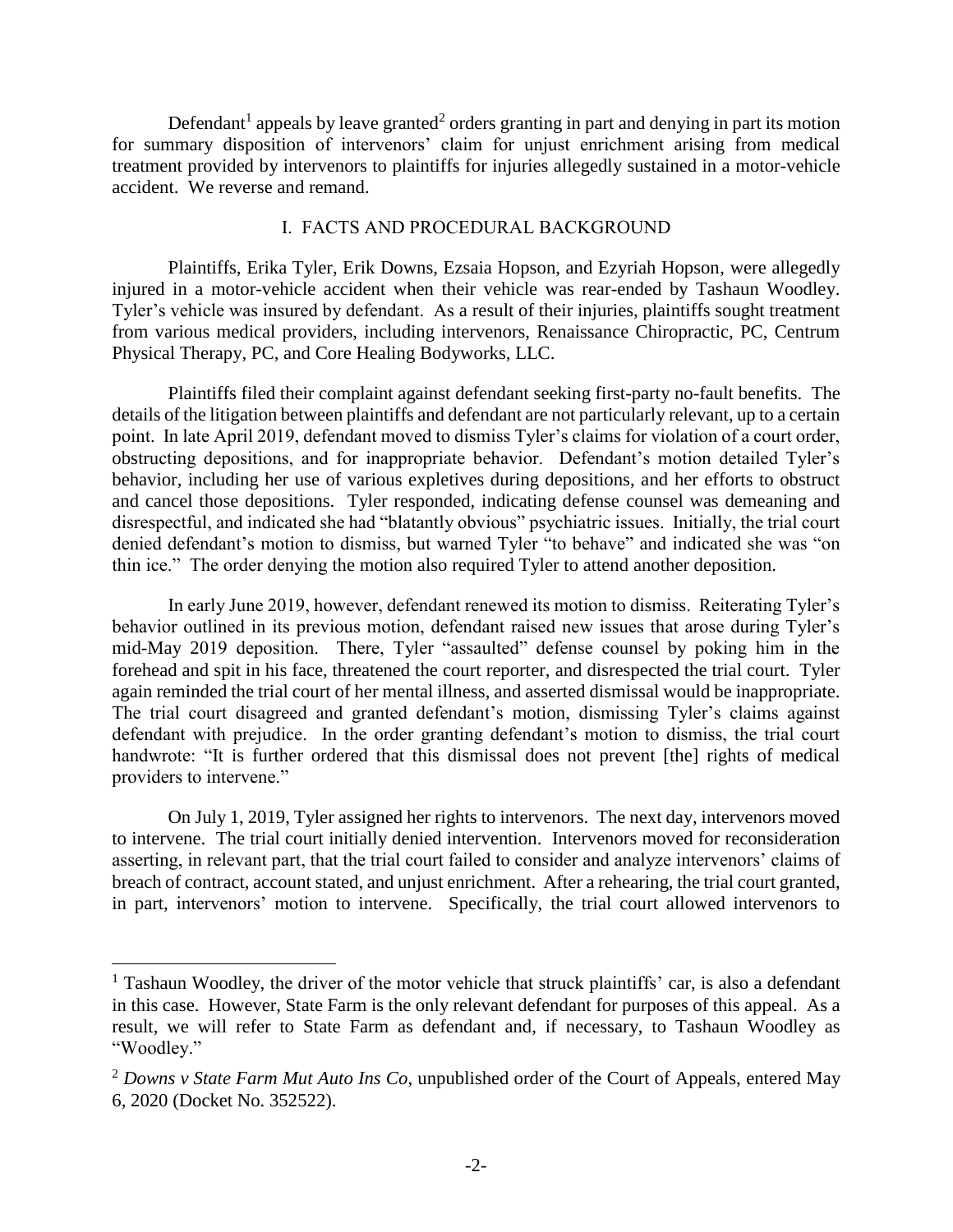intervene with respect to their claims of account stated and unjust enrichment. The trial court denied intervention as it related to intervenors' statutory claim for personal-protection-insurance (PIP) benefits under the no-fault act, MCL 500.3101 *et seq.*, and breach of contract.

Intervenors filed their complaint, alleging two counts: account stated and unjust enrichment. Relevant here, intervenors' claim for unjust enrichment alleged that defendant was conferred a benefit in the form of services provided by intervenors to plaintiffs, failed to remit payment to intervenors, and would be unjustly enriched if not required to pay intervenors for the services provided.

In lieu of an answer, defendant moved for summary disposition. Defendant outlined four bases for summary disposition: (1) intervenors' exclusive remedy, if any, was with the no-fault act; (2) to the extent no-fault liability was pleaded, it was barred because intervenors' claims were either derivative of Tyler's claim, which the trial court had dismissed with prejudice, or barred by the one-year-back rule in MCL 500.3145; (3) intervenors' account-stated claim failed to state a claim because there was no contractual or implied contractual relationship between intervenors and defendant regarding the services provided to Downs and Tyler; and (4) intervenors' claim of unjust enrichment could not be sustained because there was no showing defendant unjustly obtained a benefit.

After intervenors responded, and without a hearing, the trial court entered an opinion and order granting summary disposition to defendant of the account-stated claim, but denying summary disposition of the claim for unjust enrichment, finding intervenors pleaded sufficient facts to support their unjust-enrichment claim. The trial court noted intervenors' allegations that defendant had "received and retained" at least \$62,215 from intervenors and that the balance owed related to intervenors' "respective rehabilitation services provided to [d]efendant's insureds" (Tyler and Downs). The trial court also noted intervenors' allegations that they provided defendant certain services related to the "insureds' rehabilitation [and that] provided a uniquely helpful benefit to" defendant, which, according to intervenors, led them to be "inequitably out at least \$62,215 and the value of the provision of the case-management services." The trial court found, "considering the allegations in the intervening complaint alone or [the] record as a whole in the light most favorable to" intervenors, reasonable minds could differ regarding whether defendant "received and retained a benefit from [intervenors] and inequity has resulted from such retention." The trial court found that summary disposition of intervenors' claim for unjust enrichment "pursuant to MCR 2.116(C)(7), (8), or (10)" was improper.

The trial court later entered an order supplementing its initial order. After summarizing defendant's arguments and the court's own findings in the initial order, the trial court found the unjust-enrichment claim did "not hinge upon the 'No-Fault Act' and, in turn, MCL 500.3145 (the 'one-year-back' rule)[,] since the claim is entirely equitable in nature." The trial court concluded the one-year-back rule did not apply and the "filing date of the intervening complaint (i.e., November 1, 2019) [was] not relevant here." The trial court found "the request for reimbursement for services provided by Intervening-Plaintiffs to Mr. Downs and Ms. Tyler before that date is not barred by the rule." This appeal followed.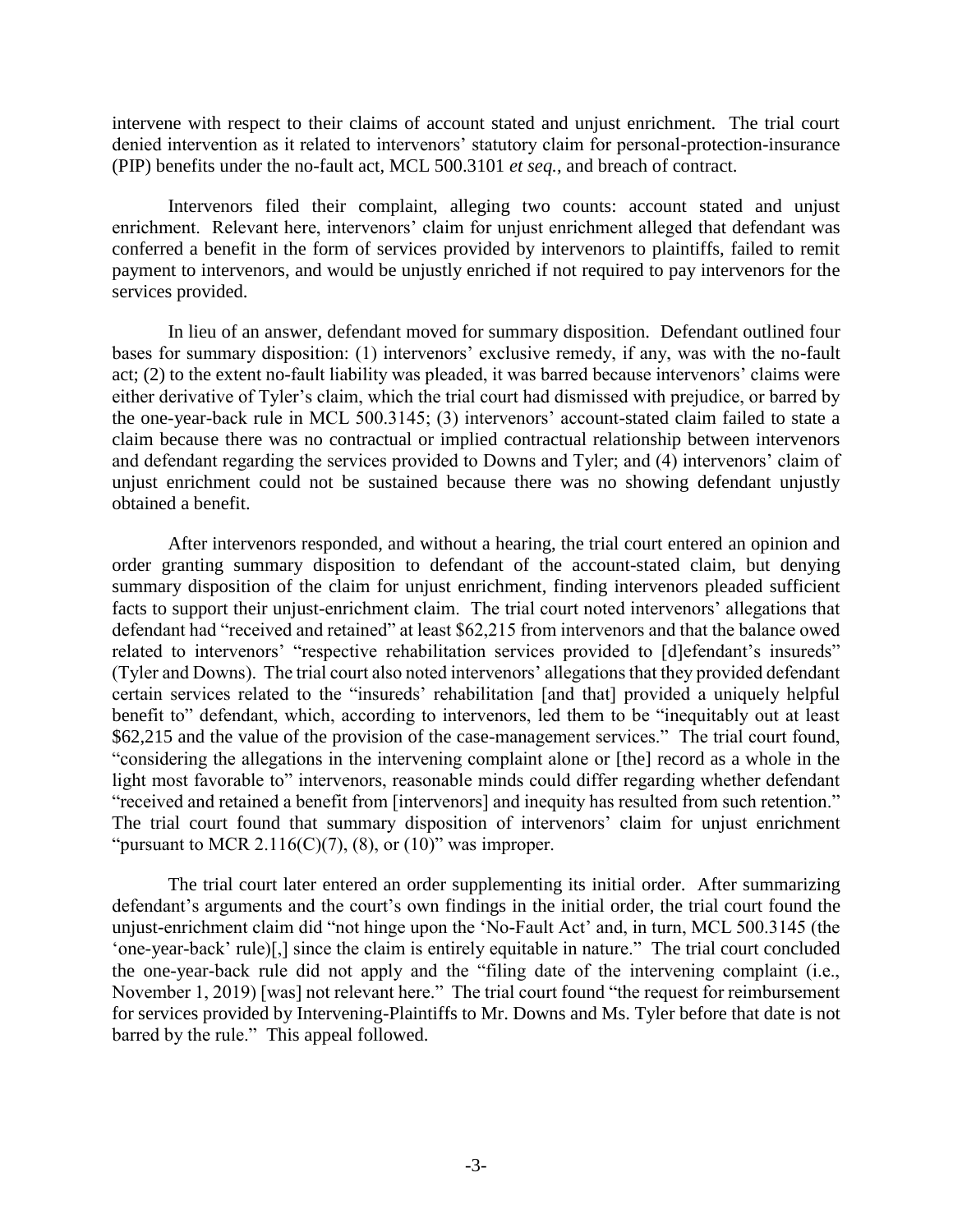## II. UNJUST ENRICHMENT

Defendant argues that the trial court erred when it determined intervenors stated a cause of action for unjust enrichment to recover benefits for medical services intervenors allegedly provided to plaintiffs. We agree.

"This Court reviews de novo whether a trial court properly granted a motion for summary disposition." *Barnard Mfg Co, Inc v Gates Performance Engineering, Inc*, 285 Mich App 362, 369; 775 NW2d 618 (2009). The trial court stated that summary disposition was "improper as to the unjust-enrichment claim pursuant to MCR 2.116(C)(7), (8), or (10)." The trial court also explained its denial of summary disposition was made "considering the allegations in the complaint alone or [the] record as a whole . . . ." Because the trial court did not specify the rule under which it denied summary disposition, and mentioned that its decision was, at least potentially, made in consideration of the record "as a whole," we review the issues as having been decided under MCR 2.116(C)(10). See *Outdoor Sys Advertising, Inc v Korth*, 238 Mich App 664, 666 n 2; 607 NW2d 729 (1999). Regarding review of motions under MCR 2.116(C)(10), our Supreme Court in *Maiden v Rozwood*, 461 Mich 109, 120; 597 NW2d 817 (1999), stated:

A motion under MCR  $2.116(C)(10)$  tests the factual sufficiency of the complaint. In evaluating a motion for summary disposition brought under this subsection, a trial court considers affidavits, pleadings, depositions, admissions, and other evidence submitted by the parties, MCR  $2.116(G)(5)$ , in the light most favorable to the party opposing the motion. Where the proffered evidence fails to establish a genuine issue regarding any material fact, the moving party is entitled to judgment as a matter of law. [*Id*. (citations and quotation marks omitted).]

"This Court has long recognized the equitable right of restitution when a person has been unjustly enriched at the expense of another." *Mich Ed Employees Mut Ins Co v Morris*, 460 Mich 180, 197; 596 NW2d 142 (1999). "[W]hether a claim for unjust enrichment can be maintained is a question of law . . . ." *Morris Pumps v Centerline Piping, Inc*, 273 Mich App 187, 193; 729 NW2d 898 (2006). "When unjust enrichment exists, the law operates to imply a contract in order to prevent it." *Keywell & Rosenfeld v Bithell*, 254 Mich App 300, 327-328; 657 NW2d 759 (2002) (quotation marks and citation omitted). A contract will be implied "only if there is no express contract covering the same subject matter." *Local Emergency Fin Assistance Loan Bd v Blackwell*, 299 Mich App 727, 734; 832 NW2d 401 (2013) (quotation marks and citation omitted).

Defendant argues that the trial court erred when it allowed intervenors' unjust-enrichment claim to proceed because there existed an express contract covering the same subject matter. We agree. Under its insurance contract with plaintiffs, defendant was required to pay for medical services provided as a result of injuries arising from a motor-vehicle accident. Thus, defendant's obligation to pay for medical services provided to plaintiffs for injuries from a motor-vehicle accident arose solely from an express contract. In other words, if there was no insurance contract between plaintiffs and defendant, defendant would have no obligation at all with regard to plaintiffs. As a result, the trial court erred in concluding there was not an express contract related to the same subject matter.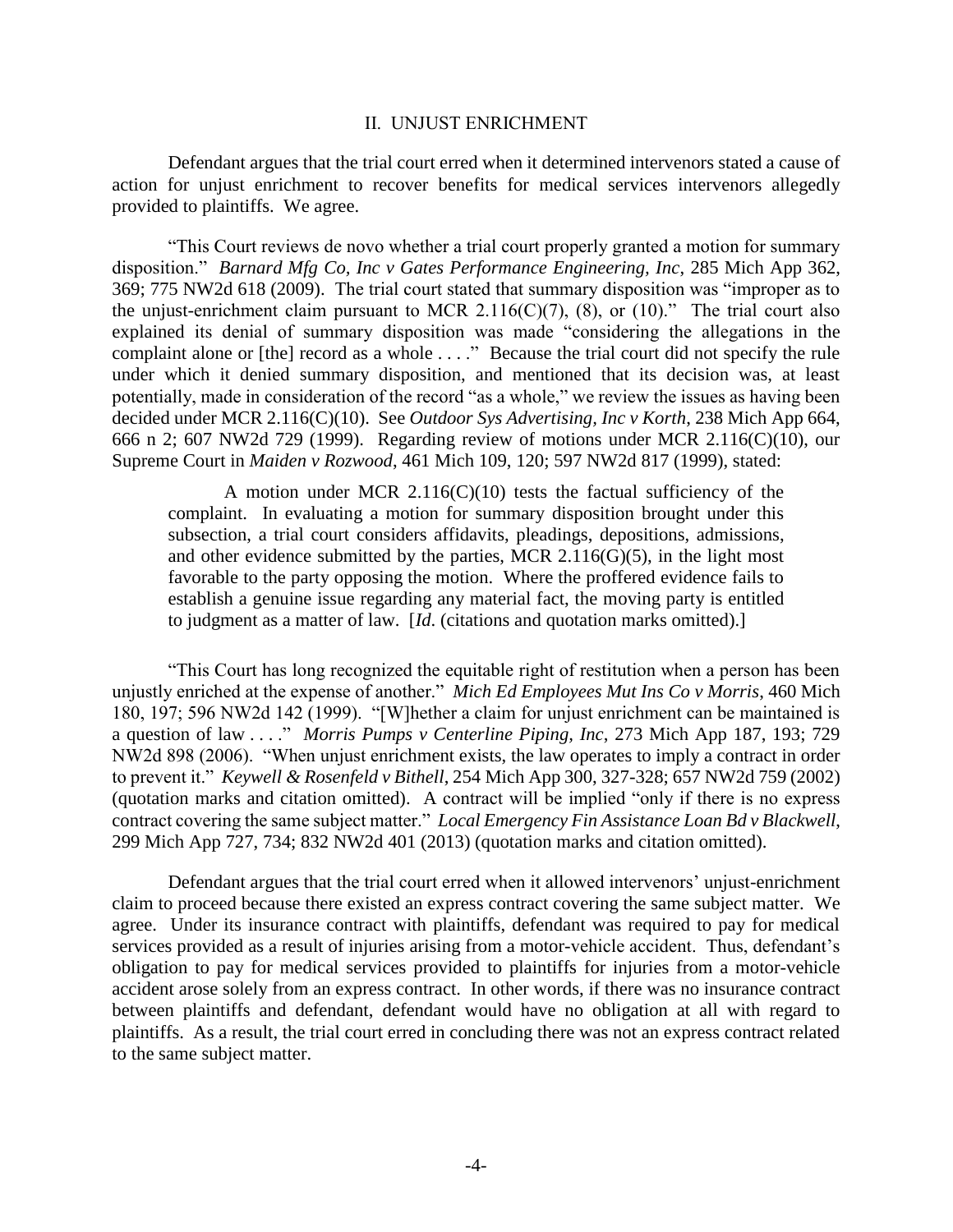Defendant further argues that, even if there was no applicable express contract, intervenors failed to state a cause of action for unjust enrichment. We agree.

"The essential elements of [an unjust enrichment] claim are (1) receipt of a benefit by the defendant from the plaintiff, and (2) which benefit it is inequitable that the defendant retain." *Meisner Law Group PC v Weston Downs Condo Ass'n*, 321 Mich App 702, 721; 909 NW2d 890 (2017) (quotation marks and citation omitted; alteration in original). Intervenors failed to show defendant received a benefit from them. Intervenors treated plaintiffs for injuries sustained in the accident. Thus, plaintiffs were the parties that received a benefit—treatment of injuries—from intervenors, and not defendant. Intervenors claim defendant received a benefit by not paying for the services provided when Tyler's claims were dismissed with prejudice. But, as defendant notes, the failure to remit payment relates to services rendered to plaintiffs for injuries, as defined in MCL 500.3105, and thus, the benefit defendant allegedly retained were payments for services provided to the insureds. Therefore, intervenors' claim is one for no-fault benefits—regardless of how they labeled their claim. See *Stephens v Worden Ins Agency, LLC*, 307 Mich App 220, 228- 229; 859 NW2d 723 (2014) (quotation marks and citation omitted) ("It is well established under Michigan jurisprudence that a court is not bound by the label a party assigns to its claims. Rather, we must consider the gravamen of the suit based on a reading of the complaint as a whole."). Such a claim is subject to the limitations of the no-fault act, not a claim for unjust enrichment. Additionally, it is well-settled that a medical provider has no independent statutory cause of action against a no-fault insurer for recovery of no-fault benefits. *Covenant Med Ctr, Inc v State Farm Mut Auto Ins Co*, 500 Mich 191, 218-219; 895 NW2d 490 (2017).<sup>3</sup> Accordingly, the medical provider's default remedy is to seek payment directly from the injured person. *Id*. at 217. As a result, the trial court should have granted defendant's motion for summary disposition of intervenors' claim for unjust enrichment.

Defendant also argues that the trial court erred when it recognized a "free-standing claim of unjust enrichment, independent of Michigan's no-fault act," and that intervenors are attempting to sidestep the no-fault act. We agree.

Under MCL 500.3105(1), "an insurer is liable to pay benefits for accidental bodily injury arising out of the ownership, operation, maintenance or use of a motor vehicle as a motor vehicle . . . ." Under MCL 500.3107(1)(a), PIP benefits are payable for "[a]llowable expenses

 $\overline{a}$ 

 $3$  The no-fault act was substantially revised when it was amended by 2019 PA 21, effective June 11, 2019. One of those revisions was to give medical providers a direct cause of action against no-fault insurers. See MCL 500.3112. Although intervenors' complaint, and the order challenged on appeal, were entered after the amendment of the no-fault act, this case began when plaintiffs filed their complaint in October 2017—before the amendment to the no-fault act. Moreover, intervenors' claims and bills stem from services that were provided approximately a year or more before the no-fault act was amended. Because the case began, and intervenors seek payment of bills for services rendered, before the amendment, the earlier version of the no-fault act controls in this case. See *Spectrum Health Hosp v Farm Bureau Mut Ins Co of Mich*, 333 Mich App 457, 465 n 4; 960 NW2d 186 (2020). Therefore, unless otherwise stated, references to the no-fault act are to the version in effect at the time this case was commenced.